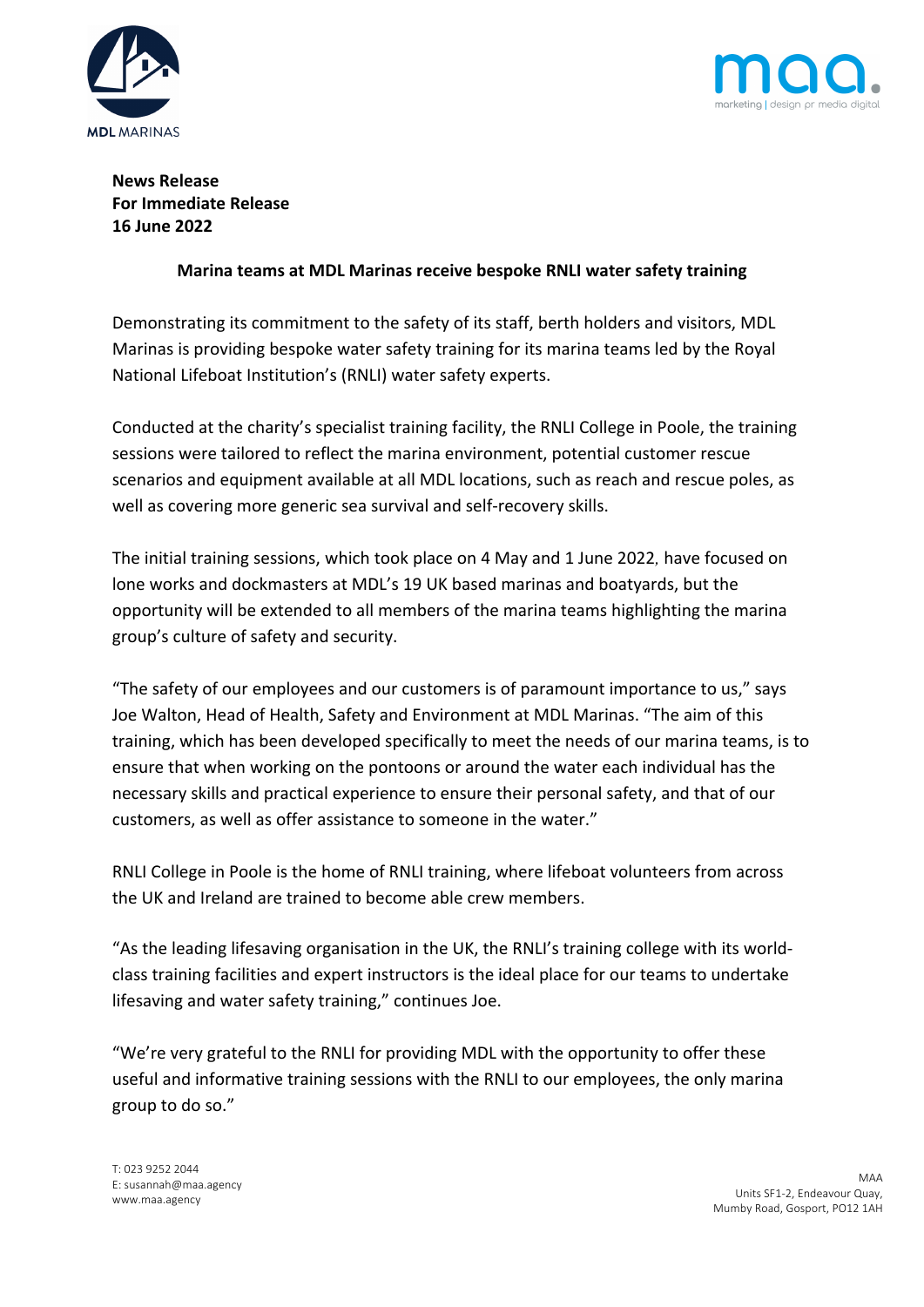



MDL's bespoke water safety training included an introduction to cold water shock theory, lifejacket theory and practical demonstration sessions, talk, reach and throw rescue techniques, rough water swimming drills, self-extraction and person recovery techniques.

"As the charity that saves lives at sea, we have a duty of care to train people on their personal water safety techniques and how to assist others in distress in cold water," says Matias Wapinski, Sea Survival Centre Trainer at the RNLI College. "We provide training in a completely safe, controlled environment. At the RNLI College, we offered a bespoke programme of training for MDL's dockmasters and staff, covering subjects such as coldwater shock and accident prevention in marinas, as well as emphasizing the importance of wearing lifejackets and the correct use of lifesaving appliances."

Team member at MDL's Woolverstone Marina and Lodge Park, Michelle Clarke, comments: "The in-water training was great and gave us a chance to go in the water with our lifejackets on, gearing the whole experience to real life events. The RNLI staff were brilliant and took time to explain any questions I asked, and I now feel even more confident in my role and in using all the safety equipment we have at the marina."

As a charity, the RNLI relies primarily on donations to carry out its invaluable search and rescue services, saving hundreds of lives each year. Donations to the RNLI can be made via its website: https://rnli.org

For more information on MDL, its marinas, facilities and services visit: www.mdlmarinas.co.uk

**Ends**

### **Notes for editors:**

#### **MDL Marinas Group Ltd**

- MDL Marinas Group is the UK's leading marina and water-based leisure provider and one of Europe's largest marina groups, offering members over 160 destinations to cruise to in the UK, France and Spain. Currently MDL Marinas manages 18 UK marinas and one in Spain.
- MDL Holidays is part of the MDL Marinas Group, offering waterside holidays in luxury lodge and holiday park accommodation.
- New to the MDL Marinas Group, MDL Fitness is a range of green gyms where the fitness equipment converts human kinetic energy into electricity.
- MDL Marinas Group is proud to be landlords to over 500 marine businesses, with over 260 staff delivering the unique MDL experience to all berth holders, visitors and commercial partners.
- The company also advises on worldwide marina developments.
- For more information visit www.mdlmarinas.co.uk

T: 023 9252 2044 E: susannah@maa.agency www.maa.agency

MAA Units SF1-2, Endeavour Quay, Mumby Road, Gosport, PO12 1AH